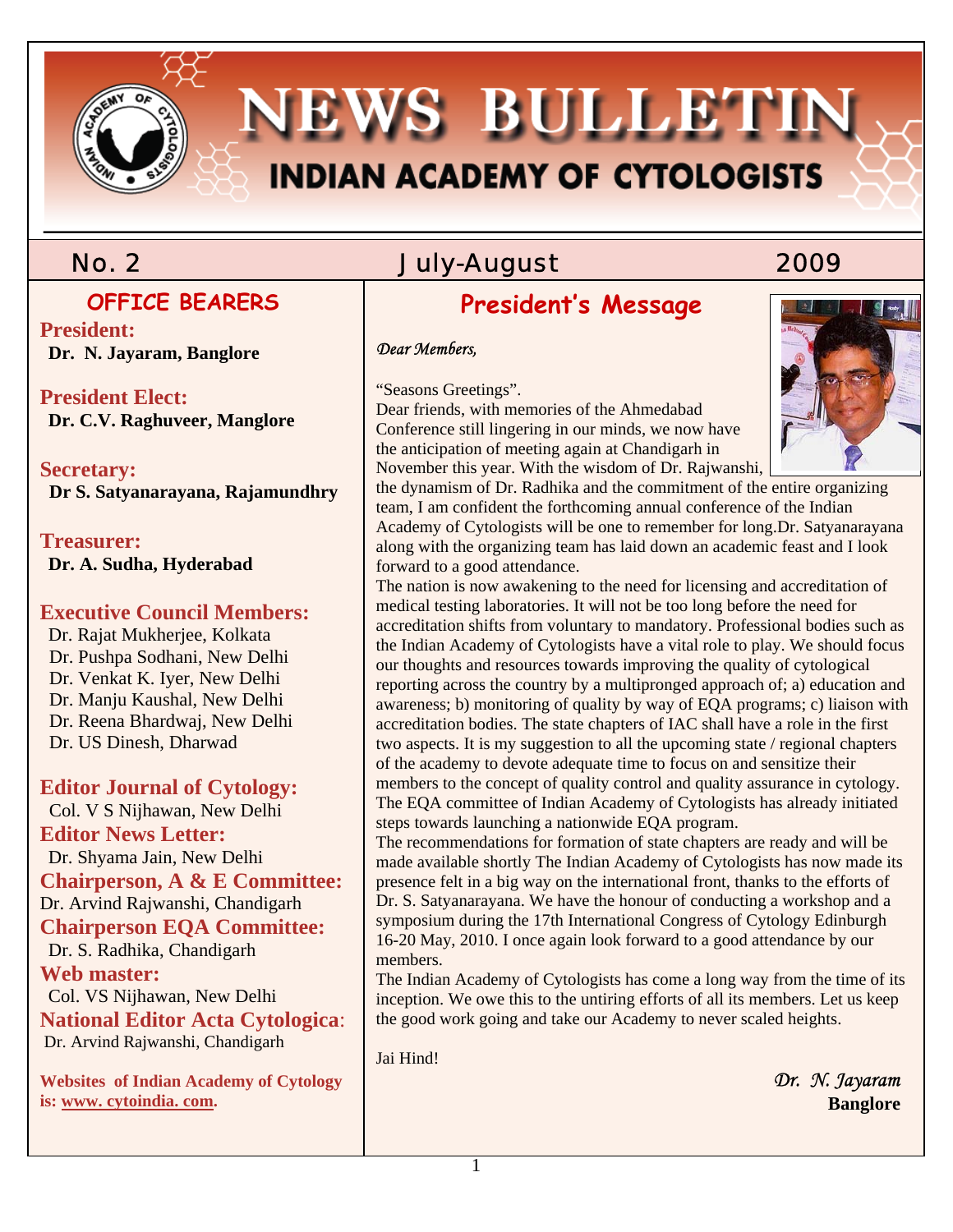### **Editorial**

#### *Dear Friends,*

My best wishes and greetings to the members of IAC.

I sincerely wish to thank you all for your kind help and timely support in past 3 years. I tried my level best to improve the Newsletter and to publish it in time. I also enjoyed my tenure as Editor Newsletter. Thank you once again for your valuable

guidance and trust in me.

#### *Prof. Shyama Jain*

#### **Editorial Office:**

Prof. Shyama Jain 20/59 Lodhi Colony, New Delhi-110003

Tel. (R): (011) 24628900 (O): (011)23239271 (ext 179) (M)- 9968604287

Email: jainshyama@rediffmail.com, jainshyama@gmail.com

### **From The Desk of Secretary**

#### *Dear Friends,*

Greetings to all the members of the academy.

This is my last year as secretary of one of the largest group of experts of the world in cytology. I had really enjoyed serving the academy with the constant guidance of senior members. I had tried to bring our academy to be recognized by our parent international academy of cytology. The president of the international academy participated in our scientific proceedings at Ahmedabad and this year secretary general will be attending the Chandigarh conference. Our academy has been given the opportunity to conduct a workshop and a satellite symposium at the world congress at Edinburgh in May 2010. I request the members to contribute and participate in the world congress. Members who are possessing glass slides of cytological preparations of infective lesions are requested to contribute the slides for the workshop at Edinburgh. Members who have done pioneering work in low cost adjunct techniques in cytology are requested to contact Dr N Jayaram for participation in the symposium.

Dr Arvind Rajwanshi and Dr S Radhika have planned an exciting conference at Chandigarh and I request all the members to plan to attend in large numbers. Dr Volker Schneider from Germany, Dr Savitri Krishnamurthy from USA, Dr John Smith and Dr Mina Desai from UK are participating in the proceedings. I wish our members from all parts of the country attend and interact with the experts from the other parts of the globe.

 *Prof S. Satyanarayana*   **Rajahmundry (AP)**

### **External Quality Assurance Programme - 2009**

Acting on the suggestions offered at the General Body Meeting of the IAC at CYTOCON 2008, , the EQA subcommittee was formed whose members are Dr. Rajwanshi (Chandigarh), Dr.Jayaram (Bangalore), Dr.Manjula Jain (New Delhi), Dr.M.M.Goel (Lucknow), Dr.Jaysree (Trivandrum) and Dr.V. Iyer (New Delhi). Based on discussions through e-mail, the committee arrived at the decision to revise the ongoing EQA programme and the following recommendations were made.

- 1. To open EQA programme for non-IAC-accredited laboratories.
- 2. An initial EQA registration fee of Rs.5000/- shall be charged.
- 3. The annual fee will be Rs.500/-.
- 4. IAC accredited laboratories will continue participation as before.
- 5. The EQA slides will include FNAC, non-gynecological exfoliative cytology and gynecological exfoliative cytology (cervical Pap smears).
- 6. Instead of the chain system used previously, slides will be mailed to each lab and in turn, they will be mailed back to the EQA chairperson.
- 7. A certificate of successful participation will be given to the laboratories.

This is for the information of all the participating laboratories. It is hoped that the EQA program will achieve its primary aim of ensuring adequate standards of cytopathology reporting through education.

> *Dr. Radhika Srinivasan*   **Chairperson EQA Programme PGIMER, Chandigarh**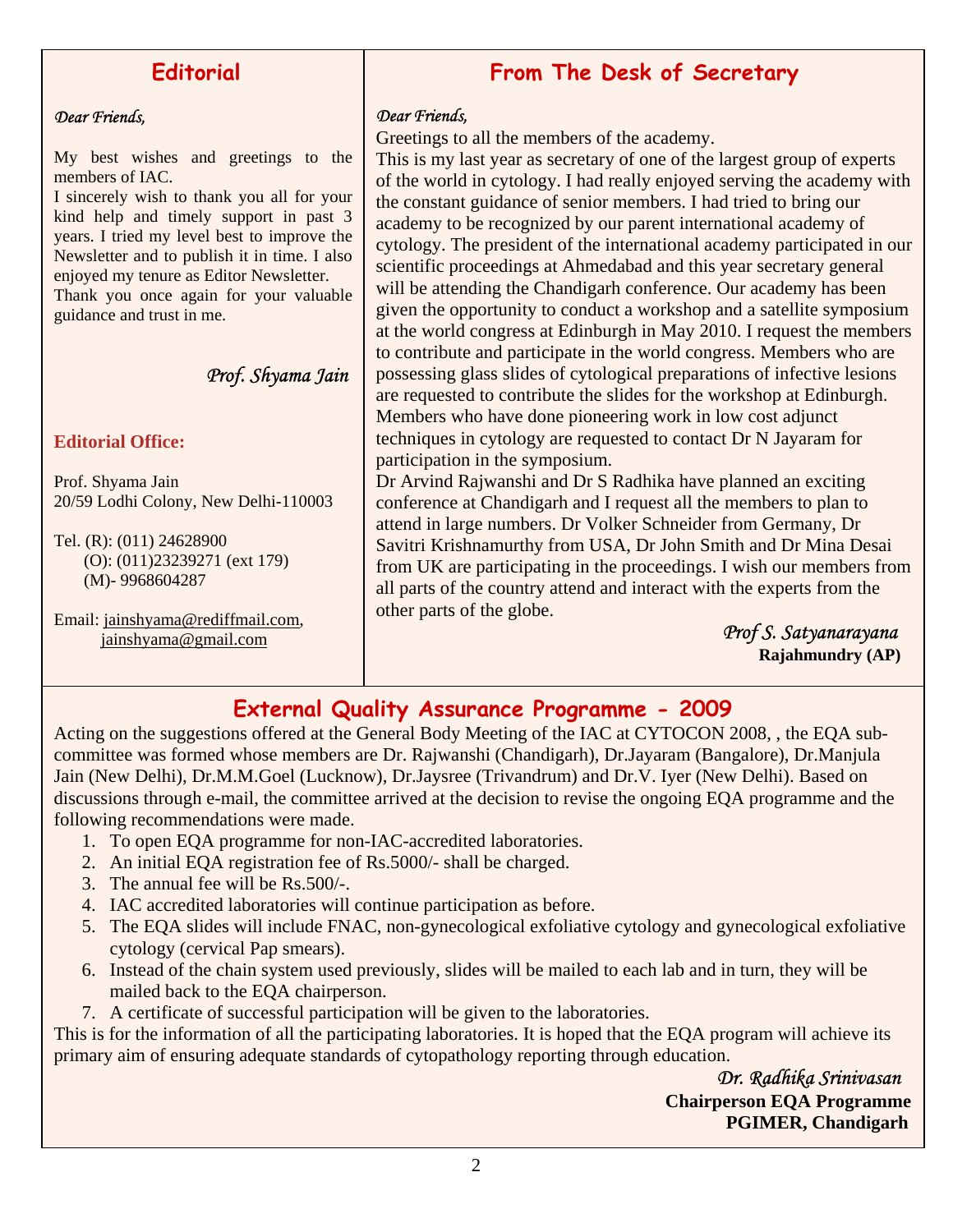### **CYTOCON 2009 Awards and Orations for**

#### **IAC oration:**

Dr. Prof. Volker Schneider, Germany Secretary-General, International Academy of Cytologists

**Dr PN Wahi Academy Oration:**  Dr. N. Jayaram Anand Diagnostic Centre, Banglore

**Ernest Fernandes Diagnostic Slide Seminar:** Dr. Monisha Chowdhury

Lady Harding Medical College, Delhi

**NaliniBai Thakkar Award Papers:**  For medical doctors, < 35 years of age

**Jwaladevi Award papers :** For Cytotechnicians and Cytotechnologists

### **International Faculty/ Speakers in CYTOCON 2009**

**Guest Lecture I-**Dr John Smith, London, UK

**Guest LectureII-**Dr. Savitri Krishnamurthy, USA

**Guest Lecture III-**Dr. Mina Desai, Manchester, UK

### **Oral/ Poster Presentation**

**Abstract Deadline-** 31<sup>st</sup> August 2009

#### **Registration in the conference is a must for presenting a Paper/Poster**

Papers for Nalinibai Thakkar Award and Jwaladevi Award session should be clearly indicated on top of the Abstract. Proof of age must accompany the papers for Nalinibai Thakkar Award.

### **Agenda for GBM, 14th Nov 2009, at 5.00 PM,**

### **PGIMER, Chandigarh.**

- 1. Opening remarks by President
- 2. Approval of last General Body meeting held at Ahmedabad, Nov. 2008 (minutes of GBM has been sent to all members by secretary)
- 3. Report of Secretary
- 4. Report of Treasurer
- 5. Report of Editor Journal of Cytology
- 6. Report of Webmaster
- 7. Report of Editor News Letter
- 8. Report of Chairperson, A&E Committee
- 9. Report of Chairperson EQA committee
- 10. To elect the President for 2010
- 11. To elect President- Elect for 2010
- 12. To elect Secretary for the years 2010 2012
- 13. To elect Editor Newsletter for the years 2010 2012
- 14. To elect Executive member (1) for the years 2010 2012
- 15. To select IAC Fellowship nominee for 2010
- 16. To select Guest Faculty for the year 2010
- 17. To select Academy Oration Awardee for 2010
- 18. To select 'Ernest Fernandes Slide Seminar' Awardee for 2010
- 19. To discuss scientific programs for the year 2010 conference.
- 20. To approve venues of Annual Conferences for 2011-2013.
- 21. Any other matter with the permission of the President

*Dr. Satyanarayana*   **Secretary IAC** 

### **Congress of International Academy of Cytology, Edinburgh,Scotland, May 2010**

The Indian Academy of Cytologists has been offered to conduct one workshop and one symposium each lasting 2 hours during the Forthcoming International Cytology Congress at Edinburgh.

Dr. Satyanarayana is moderating the workshop on, 'Cytology of Infections'

Dr. N.Jayaram is moderating the symposium on "Low Cost Adjunct Techniques In Cytology."

We would be seeing a lot on "Beyond Morphology" during the 4 days of congress. The symposium has been scheduled for 18.5. 2010, 2 - 4 pm. Dr. Satyanarayana is trying for subsidized / group accommodation but the other expenses would have to be borne by each one of us.

Interested persons may **contact the moderators** of the workshop and symposium: jayaram@anandlab.com, secretary@cytoindia.com.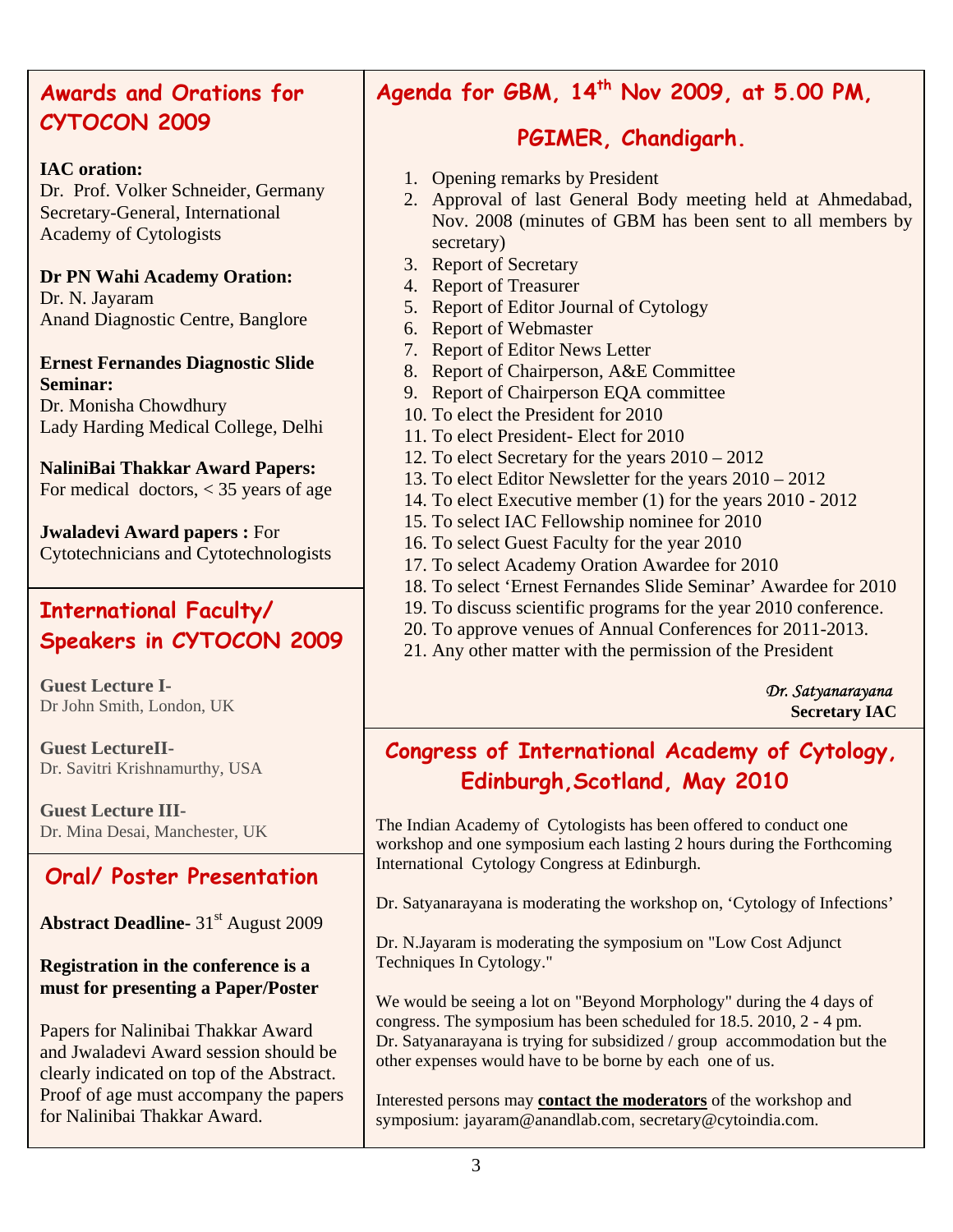| Highlights of 'CYTOCON 2009', 39 <sup>th</sup> Annual Conference of IAC, PGIMER, |                                                                                                                                                                                                                                            |  |  |  |
|----------------------------------------------------------------------------------|--------------------------------------------------------------------------------------------------------------------------------------------------------------------------------------------------------------------------------------------|--|--|--|
| Chandigarh, 12-15 <sup>th</sup> November, 2009                                   |                                                                                                                                                                                                                                            |  |  |  |
| <b>Contact Persons:</b>                                                          | 1) Dr. Arvind Rajwanshi, Prof & Head, Dept of Cytology & Gynaecologic Pathology,<br>PGIMER, Chandigarh-160023, India. email: rajwanshiarvind@hotmail.com<br>Ph: (O):91-172-2755117/2755116, (R) 91-172-2544555, (M):9914208117, 9417245533 |  |  |  |
| 2) Dr. S. Radhika, Dept of Cytology & Gynaecologic Pathology,                    |                                                                                                                                                                                                                                            |  |  |  |
|                                                                                  | PGIMER, Chandigarh -160023, India. e mail: drsradhika@gmail.com,                                                                                                                                                                           |  |  |  |
|                                                                                  | Ph:9914208116 (M) 0172-2711283                                                                                                                                                                                                             |  |  |  |
| <b>Preconference Workshop: "Looking Beyond Morphology in Cytopathology"</b>      |                                                                                                                                                                                                                                            |  |  |  |
| (12.11.2009)                                                                     | Moderator- Dr. S. Radhika, Chandigarh                                                                                                                                                                                                      |  |  |  |
| (Hands on Workshop: only for 40 persons on a 'forst come first serve 'basis)     |                                                                                                                                                                                                                                            |  |  |  |
| <b>Preconference CME:</b>                                                        | <b>Head and Neck Cytopathology (excluding thyroid)</b>                                                                                                                                                                                     |  |  |  |
| (13.11.2009)                                                                     | Moderator- Dr. Col.US Dinesh, Dharwad*                                                                                                                                                                                                     |  |  |  |
| <b>Symposium-</b>                                                                | <b>Infectious Diseases in Cytologic Material</b>                                                                                                                                                                                           |  |  |  |
| (15.11.2009)                                                                     | Moderator- Dr. Col. Reena Bhardwaj, Command Hospital, Delhi                                                                                                                                                                                |  |  |  |
|                                                                                  | <b>Quiz for Postgraduates:</b> Dr. Pranab Dey, Chandigarh                                                                                                                                                                                  |  |  |  |

\* Cytopathologists desirous to participate in CME as faculty / Slide Seminar Session are requested to communicate with the moderator Col Dinesh, SDM College of Medical Sciences, Sattur, Dharwad, 580009 (Karnataka) usdinesh@vsnl.com Ph: (O) 0836-24772510836, 08362446325, (M) 919449079325

| <b>CYTOCON 2009- Registration Details</b>                                           |                            |                                                  |                |  |
|-------------------------------------------------------------------------------------|----------------------------|--------------------------------------------------|----------------|--|
|                                                                                     | Upto 31 <sup>st</sup> July | Upto 31 <sup>st</sup> Oct                        | 1st Nov - Spot |  |
| <b>Conference: Delegate, IAC members</b>                                            | <b>Rs</b> 3000             | <b>Rs</b> 3000                                   | <b>Rs</b> 3500 |  |
| <b>Conference: Delegate, non IAC members</b>                                        | <b>Rs</b> 3000             | <b>Rs</b> 3500                                   | <b>Rs</b> 4000 |  |
| <b>Associate Delegates</b>                                                          | <b>Rs 2000</b>             | <b>Rs</b> 2500                                   | <b>Rs</b> 3500 |  |
| <b>Conference: PG students</b>                                                      | <b>Rs</b> 2000             | <b>Rs</b> 2500                                   | <b>Rs</b> 3000 |  |
| <b>CME</b>                                                                          | <b>Rs</b> 1000             | <b>Rs</b> 1000                                   | <b>Rs</b> 1500 |  |
| <b>Workshop</b>                                                                     | <b>Rs</b> 1000             | <b>Rs</b> 1000                                   | Not available  |  |
| <b>Conference + CME</b>                                                             | <b>Rs</b> 4000             | <b>Rs</b> 4500<br><b>Rs</b> 4000<br>(IAC member) | <b>Rs</b> 5000 |  |
| Conference + Workshop                                                               | <b>Rs</b> 4000             | <b>Rs</b> 4500<br><b>Rs</b> 4000<br>(IAC member) | Not available  |  |
| Conference + CME + Workshop<br>(Entire conference)                                  | <b>Rs</b> 4500             | <b>Rs 5000</b><br><b>Rs</b> 4500<br>(IAC member) | Not available  |  |
| Conference + CME + Workshop<br>(Entire conference) for PG student                   | <b>Rs</b> 3000             | <b>Rs</b> 3500                                   | Not available  |  |
| All payment to be made only by DD in favour of 'Cytocon 2009' payable at Chandigarh |                            |                                                  |                |  |